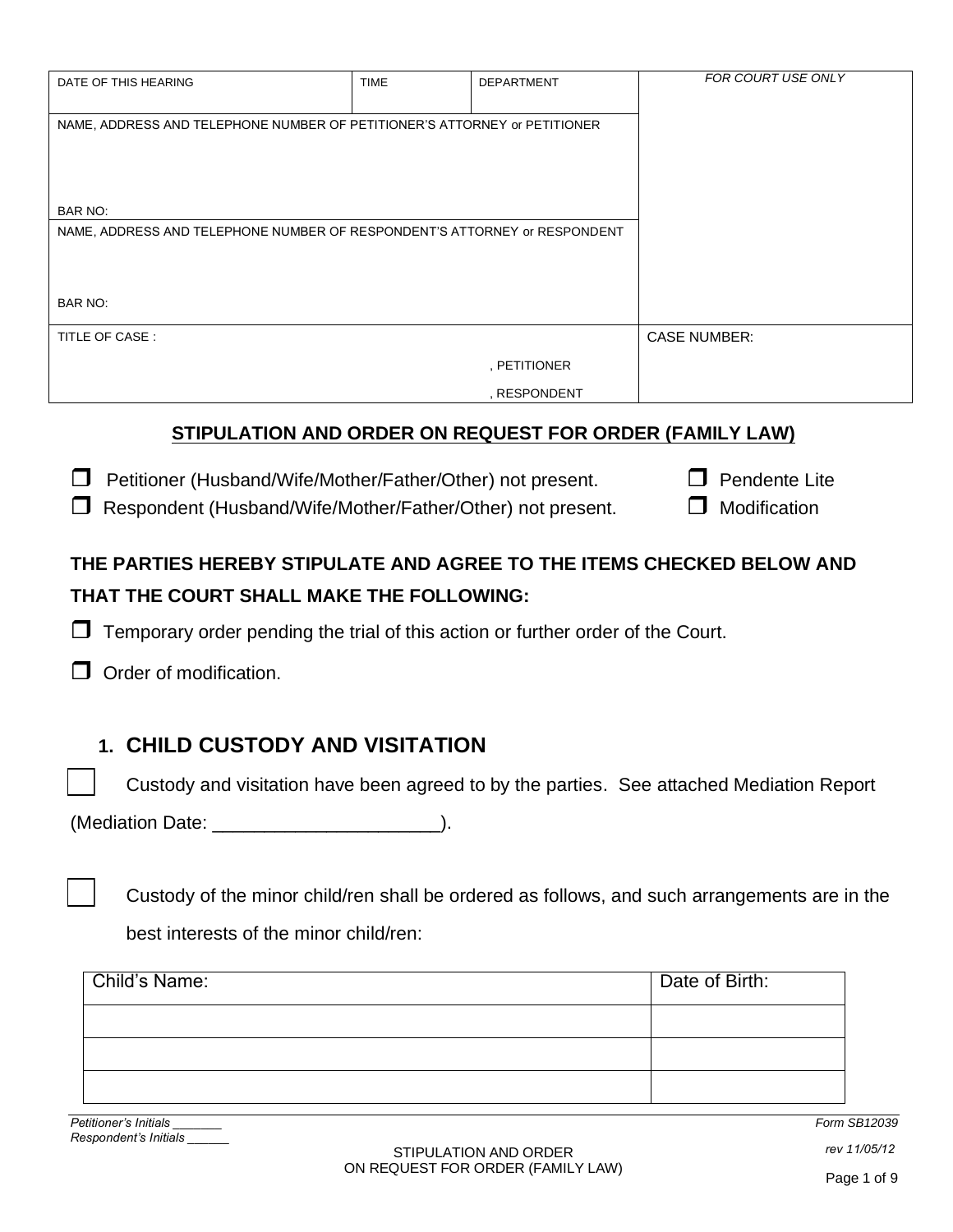| Child's Name: (continued) | Date of Birth: |
|---------------------------|----------------|
|                           |                |
|                           |                |
|                           |                |

## **LEGAL CUSTODY**

**JOINT LEGAL CUSTODY** of the minor child/ren shall be awarded to both parties, with:

 $\Box$  BOTH PARTIES TO SHARE the physical care, custody and control of the minor child/ren reasonably between them in such a manner as to insure that the minor child/ren maintain frequent and continuing contact with both parents.

**SOLE LEGAL CUSTODY** of the minor child/ren shall be awarded to \_\_\_\_\_\_\_\_\_\_\_\_\_\_\_\_\_\_\_\_\_\_

Additional Joint Legal Custody Provisions as stated in the Attached Form FL-341(E)

## **PHYSICAL CUSTODY**

**SOLE PHYSICAL CUSTODY** shall be awarded to \_\_\_\_\_\_\_\_\_\_\_\_\_\_\_\_\_\_\_\_\_\_\_\_\_\_\_\_\_\_\_\_\_\_\_.

**JOINT PHYSICAL CUSTODY** shall be shared between both parties.

Additional Physical Custody Provisions as stated in the Attached Form FL-341(D)

## **AND**

# **VISITATION AS FOLLOWS:**

| PRIMARY PHYSICAL CUSTODY to ________________________________, with the right of                                                                                                                                                |                             |
|--------------------------------------------------------------------------------------------------------------------------------------------------------------------------------------------------------------------------------|-----------------------------|
|                                                                                                                                                                                                                                | $^{\mathsf{!}}$ as follows: |
|                                                                                                                                                                                                                                |                             |
| <b>OR</b>                                                                                                                                                                                                                      |                             |
| As contained in the attached Family Court Services report, consisting of _____ pages with                                                                                                                                      |                             |
| mediation date of the state of the state of the state of the state of the state of the state of the state of the state of the state of the state of the state of the state of the state of the state of the state of the state |                             |
| <b>OR</b>                                                                                                                                                                                                                      |                             |
| Petitioner's Initials ________<br>Respondent's Initials                                                                                                                                                                        | Form SB12039                |
| STIPULATION AND ORDER                                                                                                                                                                                                          | rev 11/05/12                |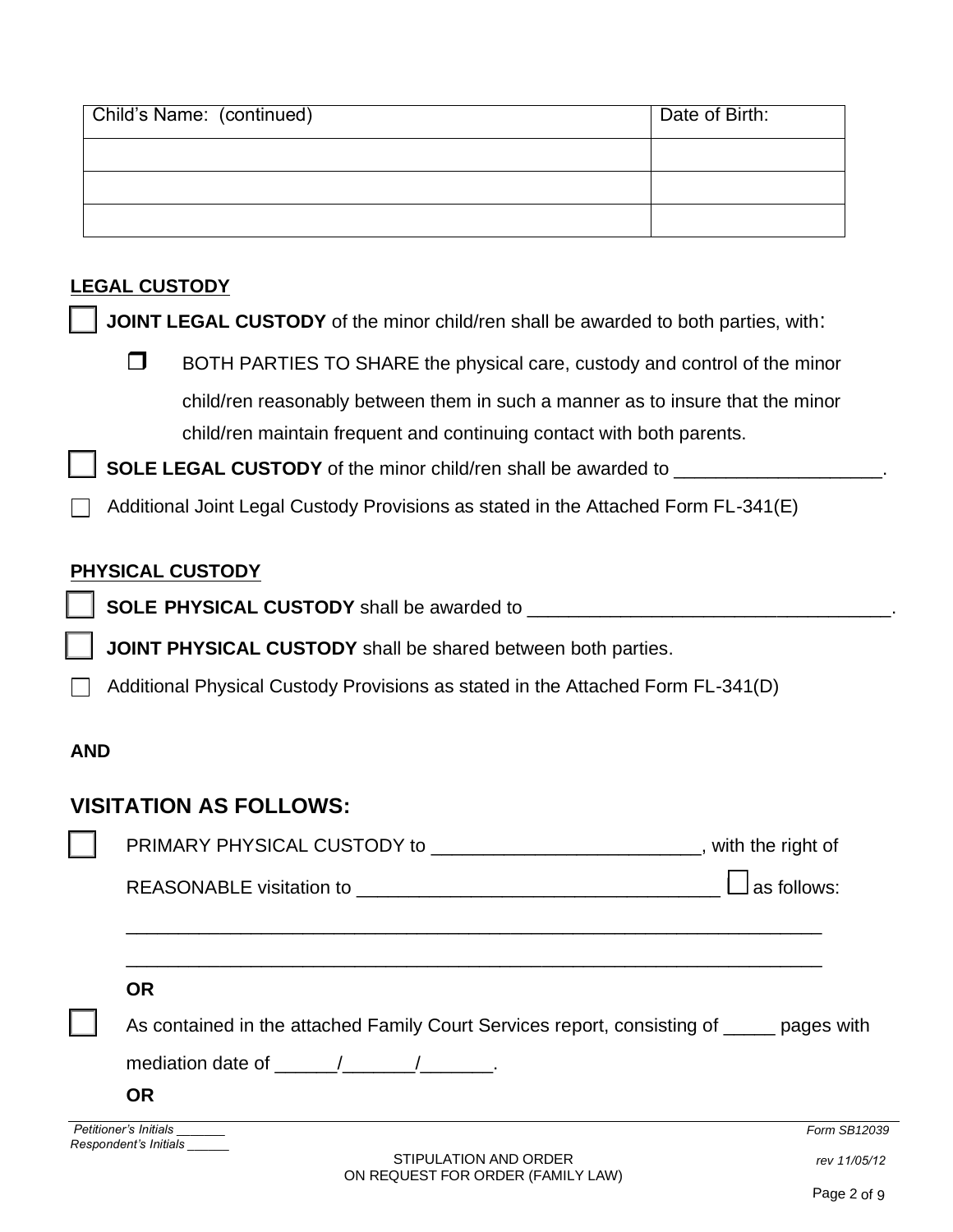| Holiday Schedule as stated in the Attached Form FL-341(C)                                                                                                                                                                     |  |  |  |
|-------------------------------------------------------------------------------------------------------------------------------------------------------------------------------------------------------------------------------|--|--|--|
| <b>OTHER ORDERS RE: MINOR CHILDREN</b>                                                                                                                                                                                        |  |  |  |
| Neither party shall remove the child/ren from the following geographic areas                                                                                                                                                  |  |  |  |
| without prior written consent of the other party or prior order of the<br>Court first having been obtained $\Box$ except for vacation periods.                                                                                |  |  |  |
| Neither party shall use or make, nor allow any other persons to use or make, any<br>disparaging, or derogatory remarks about the absent parent in the presence of said<br>child/ren.                                          |  |  |  |
| Each party shall keep the other party informed of his or her current address and telephone<br>number and those of the child/ren and shall notify the other within _____ days of any change<br>of address or telephone number. |  |  |  |
| shall not consume any alcoholic beverages, narcotic, or restricted                                                                                                                                                            |  |  |  |
| dangerous drug (except upon prescription) within _____ hours of visitation or during the<br>visitation with the minor children.                                                                                               |  |  |  |
| Neither party shall discuss the facts of this case with the minor child/ren.                                                                                                                                                  |  |  |  |
| Party receiving physical custody shall be responsible for the child's/ren's transportation on<br>the custody exchanges.                                                                                                       |  |  |  |
| Transportation for visitation shall be as follows:                                                                                                                                                                            |  |  |  |
| $\Box$ Transport TO visit provided by ______________________________.<br><b>Transport FROM</b>                                                                                                                                |  |  |  |
|                                                                                                                                                                                                                               |  |  |  |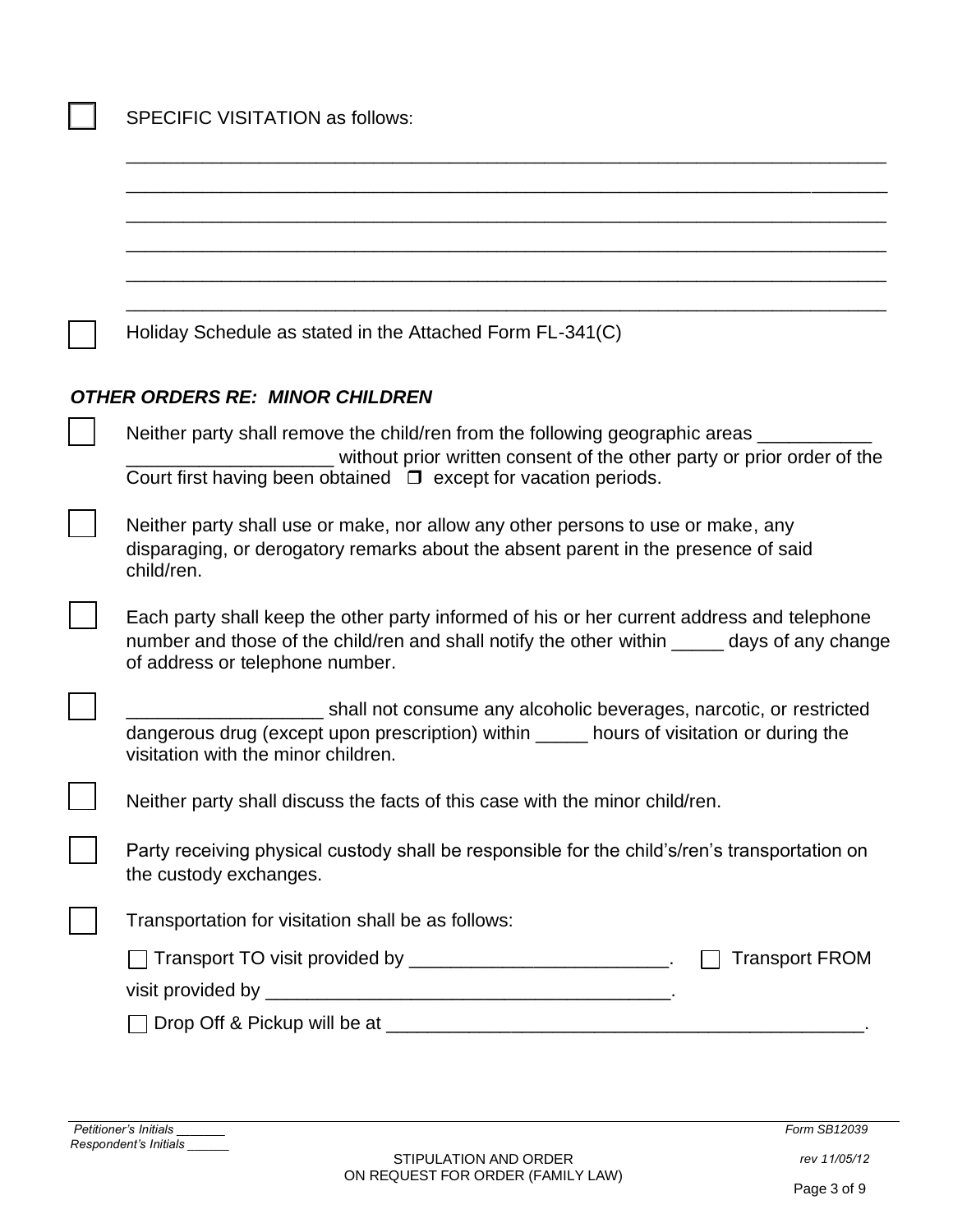| <b>CHILD SUPPORT</b>                                                                                                                                                                                                            |
|---------------------------------------------------------------------------------------------------------------------------------------------------------------------------------------------------------------------------------|
| $\Box$ Petitioner $\Box$ Respondent shall pay to the other party as and for child support the<br>sum of \$___________ per month. The allocation of support per child is as stated in the<br>attached Child Support Calculation. |
| Child Support shall be:<br>due one-half on the first and one-half on the fifteenth day of each month                                                                                                                            |
| due on the first of the month                                                                                                                                                                                                   |
| due on the _______ day of each month                                                                                                                                                                                            |

commencing \_\_\_\_\_\_\_\_\_\_\_ and continuing until further order of the Court or until the child marries, dies, is emancipated, reaches age 19, or reaches age 18 and is not a full-time high school student, whichever occurs first.

**GUIDELINE:** A printout of a computer calculation and findings **is attached** and incorporated in this order. The amount of support per the guideline formula is \$

The amount of child support is set forth as calculated under the guideline.

**OR**

**WE AGREE TO NON-GUIDELINE CHILD SUPPORT.** The child support agreed to by the parties is below or above guideline. Pursuant to Family Code Section 4065(a), the parties declare that they have been fully informed of their rights concerning child support. Neither party is acting out of duress or coercion. Neither party is receiving public assistance and no application for public assistance is pending. The needs of the children will be adequately met by this agreed-upon amount of child support; the agreement is in the best interests of the children involved. Application of the guideline amount would be unjust or inappropriate in this case. If the order is below the guideline, no change of circumstances will be required to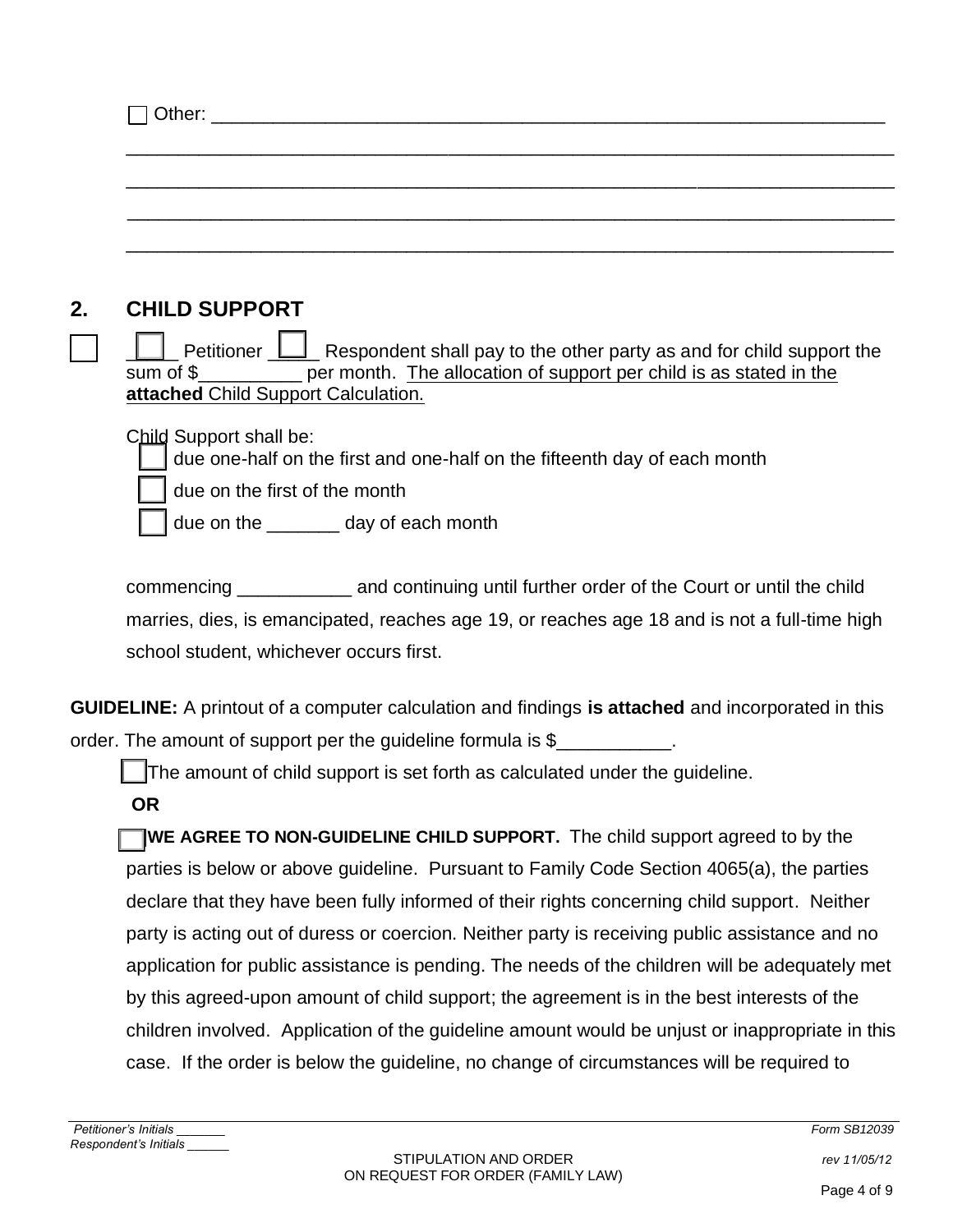modify this order. If the order is above the guideline, a change of circumstances will be required to modify this order.

 Health insurance coverage for the minor children of the parties shall be maintained by the petitioner  $\|\cdot\|$  respondent if available at no or reasonable cost through their respective places of employment or self-employment. Both parties are ordered to cooperate in the presentation, collection and reimbursement of any health-care claims. Any health expenses not paid by insurance shall be shared: \_\_\_\_\_% Petitioner \_\_\_\_\_% Respondent

The parent ordered to provide health insurance must seek continuation of coverage for the child after the child attains the age when the child is no longer considered eligible for coverage as a dependent under the insurance contract, if the child is incapable of self-sustaining employment because of a physically or mental disabling injury, illness, or condition and is chiefly dependent upon the parent providing health insurance for support and maintenance when health insurance coverage is available at no cost or at a reasonable cost to the parent or parents, as applicable.

| <b>ARREARS.</b> $\bigcirc$ Petitioner $\bigcirc$ Respondent shall pay to the other party the child support                                                                                                                                                                                                  |
|-------------------------------------------------------------------------------------------------------------------------------------------------------------------------------------------------------------------------------------------------------------------------------------------------------------|
| arrears in the principal sum of $\frac{2}{2}$ for the period of $\frac{1}{2}$ $\frac{1}{2}$ to $\frac{1}{2}$ .                                                                                                                                                                                              |
| These arrears shall be paid as follows:                                                                                                                                                                                                                                                                     |
|                                                                                                                                                                                                                                                                                                             |
|                                                                                                                                                                                                                                                                                                             |
|                                                                                                                                                                                                                                                                                                             |
| <b>CHILD CARE COSTS</b>                                                                                                                                                                                                                                                                                     |
| Respondent shall pay reasonable child care costs related to<br>Petitioner L                                                                                                                                                                                                                                 |
| employment or necessary job training in the amount of \$_________, per month:                                                                                                                                                                                                                               |
| Each party shall pay one-half.                                                                                                                                                                                                                                                                              |
| Petitioner's Initials<br>Form SB12039                                                                                                                                                                                                                                                                       |
| Respondent's Initials<br>$[0,1]$ $[0,1]$ $[0,1]$ $[0,1]$ $[0,1]$ $[0,1]$ $[0,1]$ $[0,1]$ $[0,1]$ $[0,1]$ $[0,1]$ $[0,1]$ $[0,1]$ $[0,1]$ $[0,1]$ $[0,1]$ $[0,1]$ $[0,1]$ $[0,1]$ $[0,1]$ $[0,1]$ $[0,1]$ $[0,1]$ $[0,1]$ $[0,1]$ $[0,1]$ $[0,1]$ $[0,1]$ $[0,1]$ $[0,1]$ $[0,1]$ $[0,$<br>$\overline{1100}$ |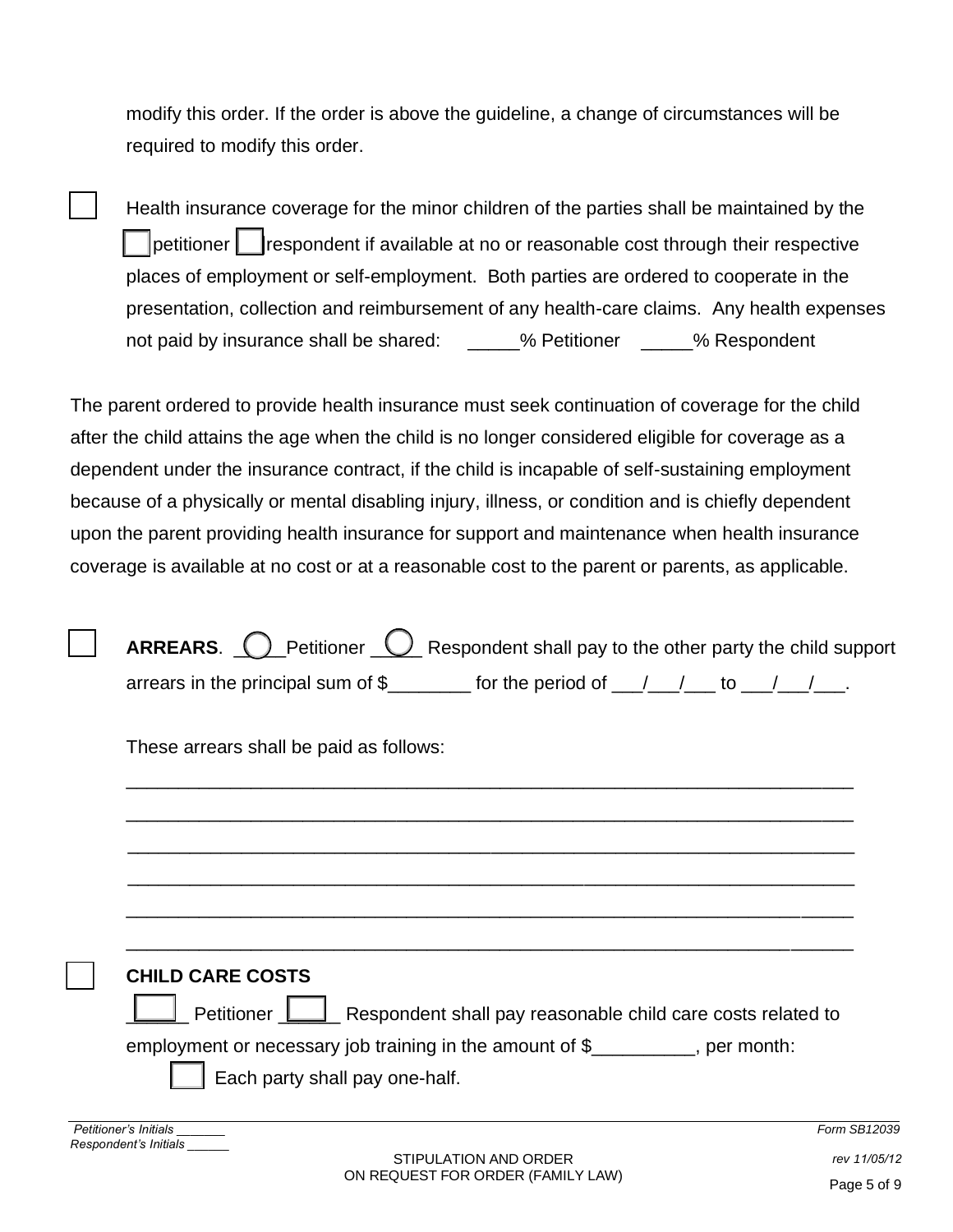| $\Box$ | % Petitioner | % Respondent |
|--------|--------------|--------------|
|--------|--------------|--------------|

\$\_\_\_\_\_\_ Petitioner \$\_\_\_\_\_\_ Respondent

**RESERVED.** The Court's jurisdiction to award child support is reserved.

**NOT APPLICABLE.** Child Support is not a subject of this stipulation.

# **3. SPOUSAL SUPPORT**

**WAIVER.** Petitioner Respondent freely, knowingly and intelligently waives spousal support forever. The Court's jurisdiction to award spousal support to that/those parties shall be terminated. The Court shall have no jurisdiction to award spousal support, and therefore no support can be ordered regardless of future hardship. The Parties agree and the Court finds that the Party/Parties waiving spousal support have considered the factors listed in Family Code Section 4320.

 **ZERO SUPPORT/RESERVED – LONG-TERM MARRIAGE.** Neither party shall receive spousal support from the other. The court reserves jurisdiction over this issue for the benefit of either party as this was a long-term marriage.

**SPOUSAL SUPPORT PAYMENTS. Petitioner Respondent shall pay spousal support** 

to the other Party the sum of \$\_\_\_\_\_\_\_\_ per month,

 $\Box$  due one-half on the first and one-half on the fifteenth day of each month

 $\Box$  due on the first of the month

 $\Box$  due on the \_\_\_\_\_\_\_ day of each month

 $\Box$  commencing  $\Box$  and continuing until  $\Box$   $\Box$  Spousal support shall terminate upon the death of either party or the remarriage of the supported

party, or further order of the Court, whichever occurs first.

## **SPECIAL ORDERS re SPOUSAL SUPPORT:**

*Petitioner's Initials \_\_\_\_\_\_\_ Form SB12039 Respondent's Initials \_\_\_\_\_\_*

\_\_\_\_\_\_\_\_\_\_\_\_\_\_\_\_\_\_\_\_\_\_\_\_\_\_\_\_\_\_\_\_\_\_\_\_\_\_\_\_\_\_\_\_\_\_\_\_\_\_\_\_\_\_\_\_\_\_\_\_\_\_\_\_\_\_

\_\_\_\_\_\_\_\_\_\_\_\_\_\_\_\_\_\_\_\_\_\_\_\_\_\_\_\_\_\_\_\_\_\_\_\_\_\_\_\_\_\_\_\_\_\_\_\_\_\_\_\_\_\_\_\_\_\_\_\_\_\_\_\_\_\_

*rev 11/05/12*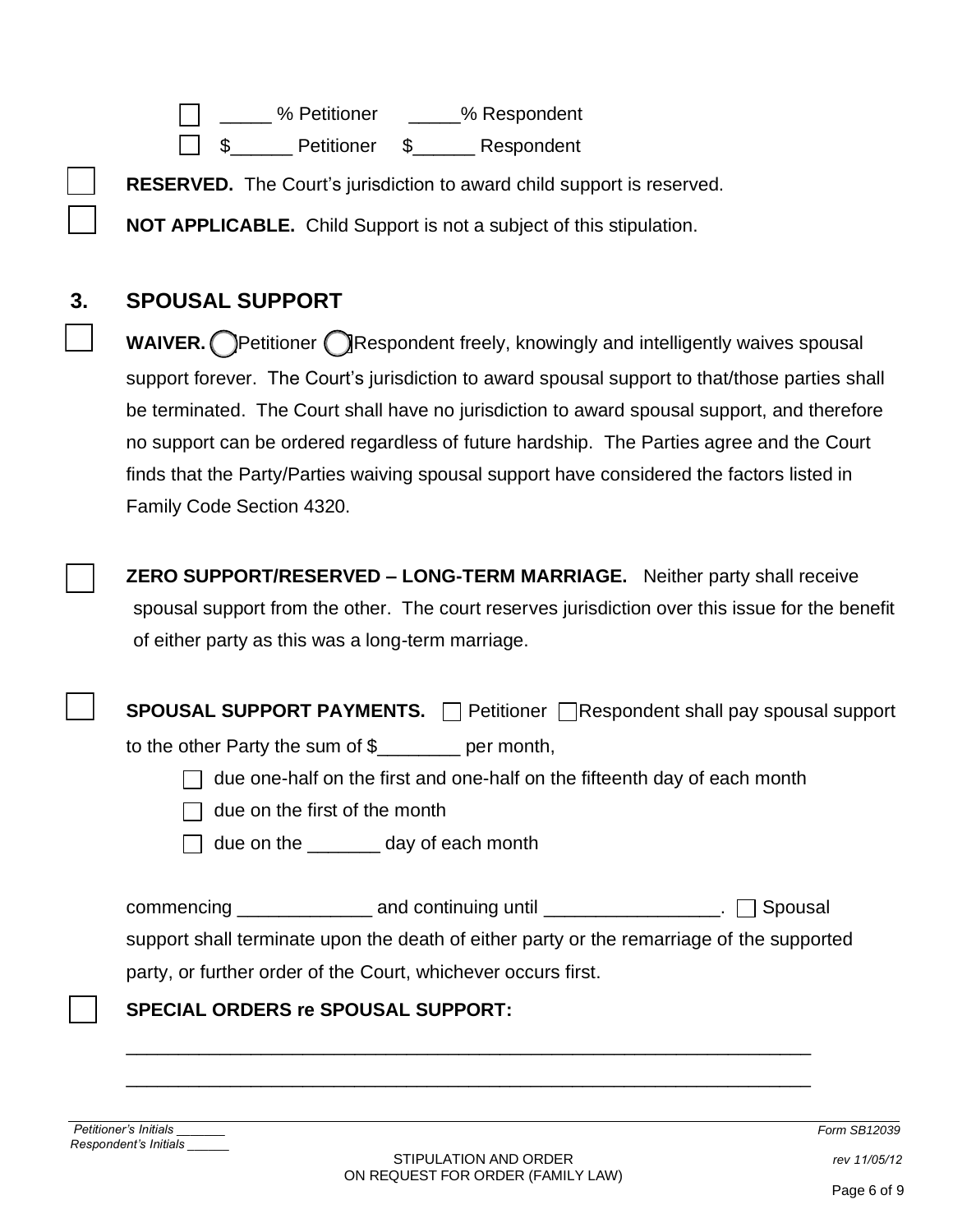**NOTICE:** It is the goal of this State that each party must make reasonable good faith efforts to become self-supporting as provided for in Family Code section 4320. The failure to make reasonable good faith efforts may be one of the factors considered by the Court as a basis for modifying or terminating support.

**RESERVED.** The Court's jurisdiction to award spousal support to **Petitioner** Respondent is reserved for later determination upon Request for Order.

**NOT APPLICABLE.** Spousal Support is not a subject of this stipulation.

# **4. ATTORNEY'S FEES, LITIGATION EXPENSES AND COURT COSTS**

The issue of attorney's fees for either party is reserved until further order of the Court.

and the shall pay directly to the state of the sounsel as counsel as  $\sim$ 

attorney's fees, expenses of litigation and Court costs the sum of \$ \_\_\_\_\_\_\_\_\_\_, payable in

installments of \$

\_\_\_\_\_\_\_\_\_\_\_ days of each month commencing \_\_\_\_\_\_\_\_\_\_\_\_\_\_\_\_ and continuing until

paid in full. If any \_\_\_\_\_\_ installment payments are not paid when due, the entire unpaid balance will become immediately due and payable and shall bear interest at the legal rate from date of default.

 Each of the parties shall pay his/her own attorney's fees, expenses of litigation and Court costs, excepting those previously ordered.

**NOT APPLICABLE.** Attorney Fees are not a subject of this stipulation.

\_\_\_\_\_\_\_\_\_\_\_\_\_\_\_\_\_\_\_\_\_\_\_\_\_\_\_\_\_\_\_\_\_\_\_\_\_\_\_\_\_\_\_\_\_\_\_\_\_\_\_\_\_\_\_\_\_\_\_\_\_\_\_\_\_\_\_\_\_\_\_

\_\_\_\_\_\_\_\_\_\_\_\_\_\_\_\_\_\_\_\_\_\_\_\_\_\_\_\_\_\_\_\_\_\_\_\_\_\_\_\_\_\_\_\_\_\_\_\_\_\_\_\_\_\_\_\_\_\_\_\_\_\_\_\_\_\_\_\_\_\_\_

\_\_\_\_\_\_\_\_\_\_\_\_\_\_\_\_\_\_\_\_\_\_\_\_\_\_\_\_\_\_\_\_\_\_\_\_\_\_\_\_\_\_\_\_\_\_\_\_\_\_\_\_\_\_\_\_\_\_\_\_\_\_\_\_\_\_\_\_\_\_\_

# **5. OTHER ORDERS**

Additional orders \_\_\_\_\_\_\_\_\_\_\_\_\_\_\_\_\_\_\_\_\_\_\_\_\_\_\_\_\_\_\_\_\_\_\_\_\_\_\_\_\_\_\_\_\_\_\_\_\_\_\_

*Petitioner's Initials \_\_\_\_\_\_\_ Form SB12039 Respondent's Initials \_\_\_\_\_\_*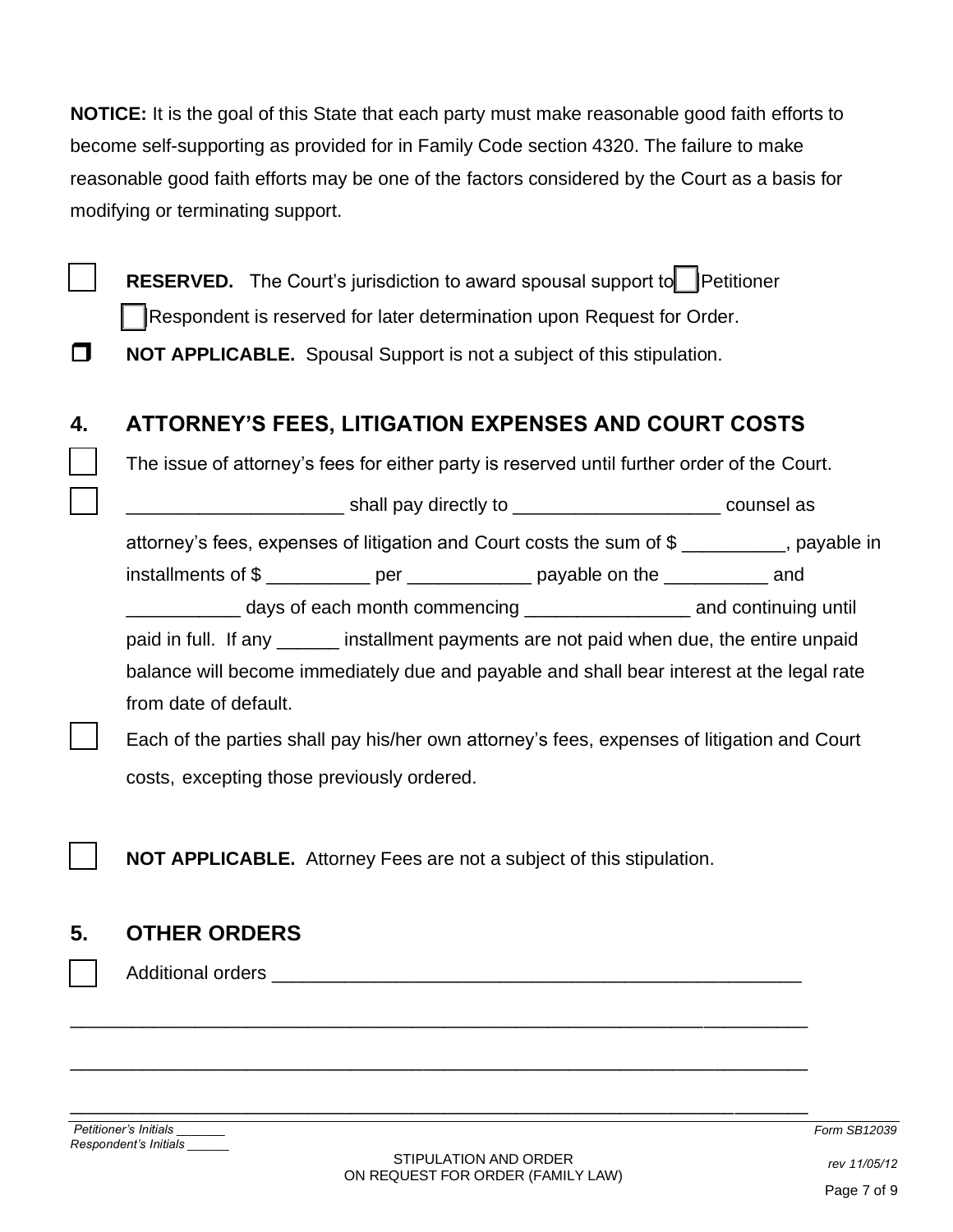| Check here if additional pages attached for Other Additional Orders.                     |
|------------------------------------------------------------------------------------------|
| All other issues are reserved until $\Box$ time of trial $\Box$ next hearing date.       |
|                                                                                          |
| all issues $\qquad$ the following issues only:                                           |
|                                                                                          |
|                                                                                          |
|                                                                                          |
|                                                                                          |
| Counsel for $\bigcirc$ Petitioner Respondent to prepare a formal order.                  |
| This stipulation covers all matters in dispute in the Request for Order. This Order when |
| signed is the formal Order. No further documents are necessary.                          |

This stipulation shall be deemed incorporated in and made a part of the minute order by reference thereto, and as though the same were fully set forth therein.

## **SIGNATURE OF PARTIES**

We have read the entire stipulation and agreement. We understand it fully and request the Court to make our stipulation and agreement the Court's order. We understand that willful failure to comply

| Petitione.<br>.<br>Initials |              |
|-----------------------------|--------------|
| Resp<br>Initials            | . . <i>.</i> |